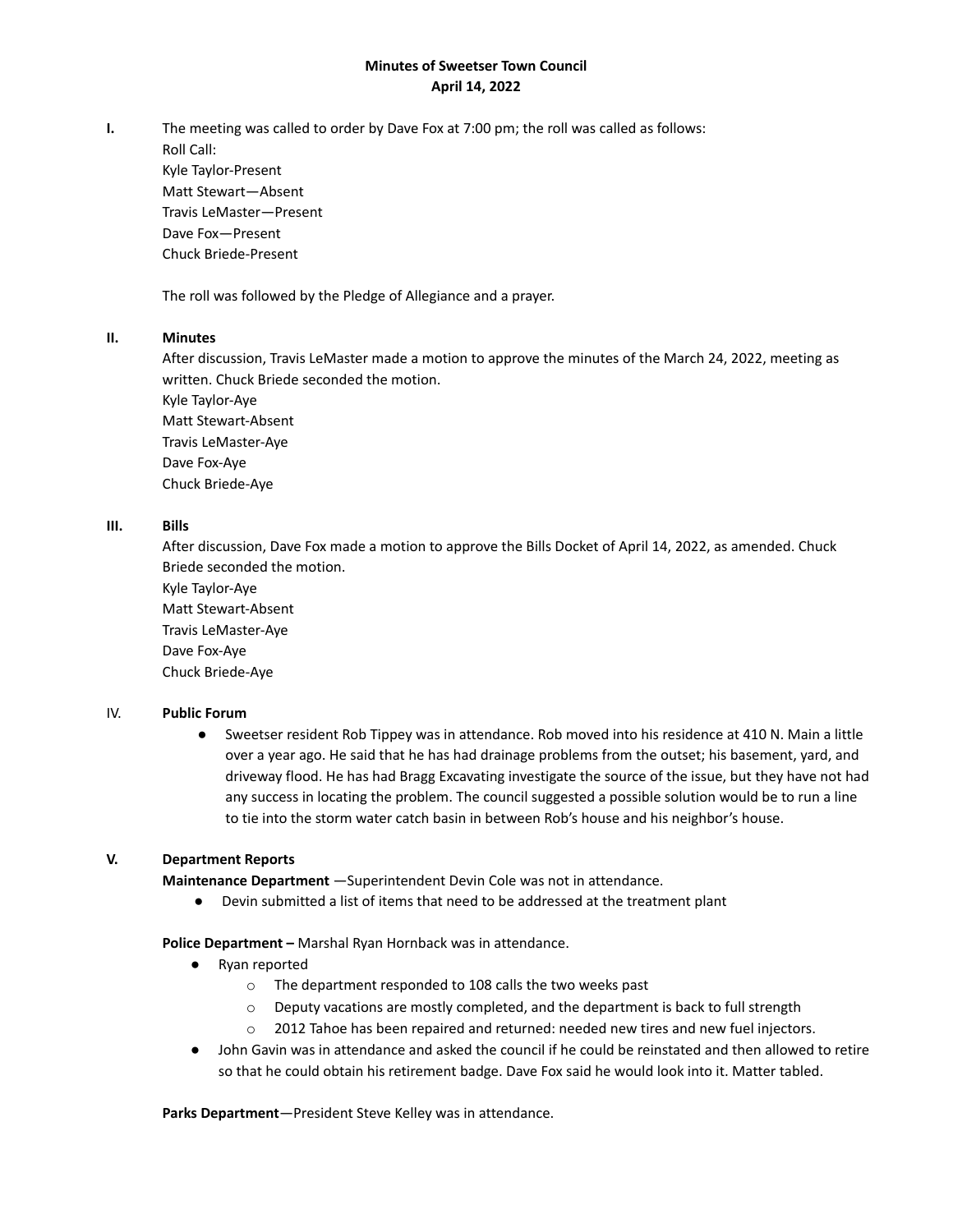- Steve gave a PowerPoint presentation of pictures of work that has been done along the trail areas in the past year. Prominent in the presentation was work that has been done on the caboose as well as additional repair items and ideas for additional improvements.
- Steve presented gifts of a gold-colored railroad spike with a model train on it to Jack Strange, Ronnie Achor, and Ron Horner in recognition of their work on the trail.
- Steve also mentioned that Don Hatch of Marion and Dennis Brinkman have been instrumental in helping maintain and improve areas along the trail.
- Steve said that Lori Brozo has washed and restitched the flags that needed rehabilitated. That gives the town an inventory of 45 usable flags and related hardware.
- Steve said the May 25 student trail workday projects will be:
	- o Paint the posts of the wooden signs
		- o Finish crack sealing
		- o Paint agility toys at Dog Park
- Steve said several people have suggested erecting a shelter over the picnic table at the entrance to the dog park. Steve said he has most of the materials that would be needed; would need to get 2x4's for the rafters and tin for the top. Will probably attempt to do this later this year.
- Steve once again proposed to purchase and install a bicycle repair station. Station would be located by the shelter house. Cost of the unit with freight is \$1,888.72.

After discussion, Dave Fox made a motion to approve the purchase of a bicycle repair station for \$1,888.72. Travis LeMaster seconded the motion.

Kyle Taylor-Aye Matt Stewart-Absent Travis LeMaster-Aye Dave Fox-Aye Chuck Briede-Aye

- Steve said he ordered more railroad spikes for making recognition gifts for those helping along the trail.
- Steve said the town had approximately 100 fiberglass bike poles. He said he had a quote to have All Things Custom design 50 to 100 bike flags that the town could sell that could be attached to the poles. Matter tabled.
- Steve asked if the town could start a fundraising appeal on social media for funds to seal coat the entire trail. Steve estimated it will take about \$40,000. Matter tabled.

### **VI. Continuing Business**

- Dave said we are waiting on Stu Savka of Triad to get back with us on the proposed wastewater system improvements.
- Travis asked about the status of the Ordinance Codification Project. Clerk reported that all materials should be submitted by the end of April.
- Travis asked if the Sesquicentennial Time Capsule stone had been ordered. Clerk said it had not, but he will get a design drafted and submit to the council for review and approval.
- Chuck said the Sweetser Lion's Club was sponsoring a Family Night on Thursday, May 19, 2022. Sweetser Methodist Church will be supplying the food and some games. Chuck said they hope to have the Gaga Pit ready for the event

### **VII. New Business**

- Kyle reported that he and Marshal Ryan are working on a grant application for a new police car through Rural Development. The grant would cover 55% of the cost. The preferred vehicle would be a new Tahoe with an estimated cost of \$60,000. GM opens the order period on May 13. More information to follow.
- Mike Hicks (Sweetser Subway) submitted a written request for a waiver of the late fee on his March bill. He said he did not receive the bill and that he attempted to mail a payment anyway, but it was returned to him. Clerk indicated that the account has always been current in the past.